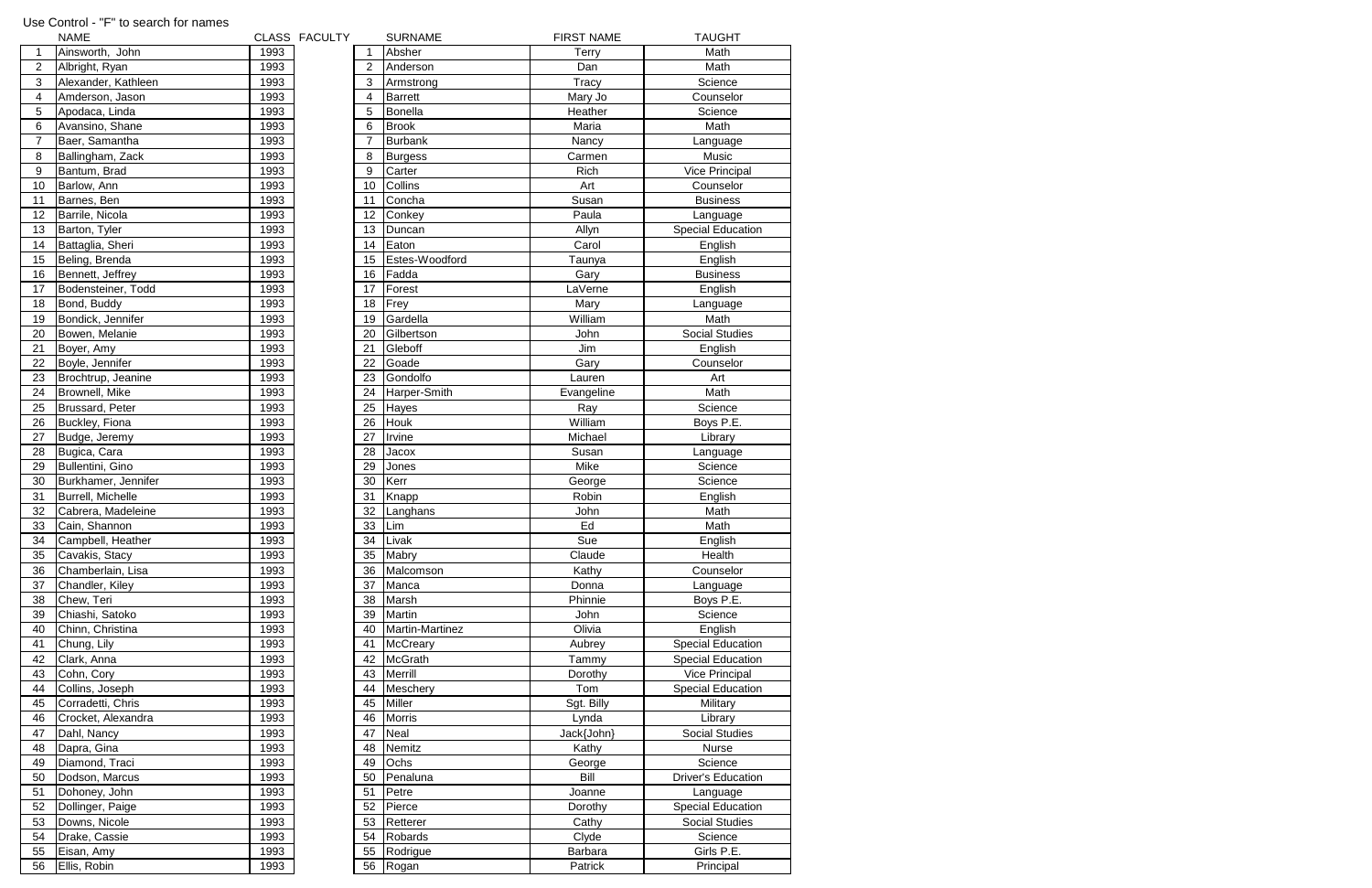| 57 | Flagg, Sharon      | 1993 | 57 | <b>Ross</b>  | Janet          | <b>Vice Principal</b>    |
|----|--------------------|------|----|--------------|----------------|--------------------------|
| 58 | Flowers, Doug      | 1993 | 58 | Schnabel     | Lt. Col James  | Military                 |
| 59 | Fong, Robert       | 1993 | 59 | See          | Sharon         | English                  |
| 60 | Foster, Amanda     | 1993 | 60 | Sera         | Natalie        | Special Education        |
| 61 | Franklin, Sam      | 1993 | 61 | <b>Shirk</b> | David          | Music                    |
| 62 | Fricke, Erika      | 1993 | 62 | Slagle       | Mike           | Science                  |
| 63 | Galloway, Brian    | 1993 | 63 | Soich        | Stephen        | Music                    |
| 64 | Garber, Heather    | 1993 | 64 | Sullivan     | Charlene       | English                  |
| 65 | Garcia, Rafael     | 1993 | 65 | Taylor       | Bill           | Math                     |
| 66 | Garrett, JoDee     | 1993 | 66 | Tripp        | Carol          | English                  |
| 67 | Gerber, Joshua     | 1993 | 67 | Turney       | Stephen        | Counselor                |
| 68 | Gerick, Amy        | 1993 | 68 | Utter        | Ann-Marie      | English                  |
| 69 | Ghymn, Jennifer    | 1993 | 69 | Vasconcelos  | Judy           | English                  |
| 70 | Glen, Kerry        | 1993 | 70 | Walton       | Linda          | <b>Special Education</b> |
| 71 | Gold Josie         | 1993 | 71 | Weldon       | Connie         | Home Economics           |
| 72 | Gomez, Alex        | 1993 | 72 | Whitely      | <b>Barbara</b> | English                  |
| 73 | Goodwin, George    | 1993 | 73 | Wiseman      | Christine      | Language                 |
| 74 | Granta, Marc       | 1993 | 74 | Wofsey       | Trudy          | <b>Special Education</b> |
| 75 | Green, Jenny       | 1993 | 75 | Woodward     | George         | Math                     |
| 76 | Green, Kim         | 1993 | 76 | Worthen      | William        | Science                  |
| 77 | Griffitts, Juliann | 1993 | 77 | Wycoff       | Mary           | <b>Social Studies</b>    |
| 78 | Gutensohn, Charles | 1993 | 78 | Zucco        | Lewis          | <b>Business</b>          |
|    |                    |      |    |              |                |                          |

| 1993<br>1993<br>1993<br>1993<br>1993<br>1993<br>1993<br>1993<br>1993<br>1993<br>1993<br>1993<br>1993<br>1993<br>1993<br>1993<br>1993<br>1993<br>1993<br>1993<br>1993 |
|----------------------------------------------------------------------------------------------------------------------------------------------------------------------|
|                                                                                                                                                                      |
|                                                                                                                                                                      |
|                                                                                                                                                                      |
|                                                                                                                                                                      |
|                                                                                                                                                                      |
|                                                                                                                                                                      |
|                                                                                                                                                                      |
|                                                                                                                                                                      |
|                                                                                                                                                                      |
|                                                                                                                                                                      |
|                                                                                                                                                                      |
|                                                                                                                                                                      |
|                                                                                                                                                                      |
|                                                                                                                                                                      |
|                                                                                                                                                                      |
|                                                                                                                                                                      |
|                                                                                                                                                                      |
|                                                                                                                                                                      |
|                                                                                                                                                                      |
|                                                                                                                                                                      |
|                                                                                                                                                                      |
| 1993                                                                                                                                                                 |
| 1993                                                                                                                                                                 |
| 1993                                                                                                                                                                 |
| 1993                                                                                                                                                                 |
| 1993                                                                                                                                                                 |
| 1993                                                                                                                                                                 |
| 1993                                                                                                                                                                 |
| 1993                                                                                                                                                                 |
| 1993                                                                                                                                                                 |
| 1993                                                                                                                                                                 |
| 1993                                                                                                                                                                 |
| 1993                                                                                                                                                                 |
| 1993                                                                                                                                                                 |
| 1993                                                                                                                                                                 |
| 1993                                                                                                                                                                 |
| 1993                                                                                                                                                                 |
| 1993                                                                                                                                                                 |
| 1993                                                                                                                                                                 |
| 1993                                                                                                                                                                 |
| 1993                                                                                                                                                                 |
| 1993                                                                                                                                                                 |
| 1993                                                                                                                                                                 |
|                                                                                                                                                                      |
|                                                                                                                                                                      |
| 1993                                                                                                                                                                 |
| 1993                                                                                                                                                                 |
| 1993                                                                                                                                                                 |
| 1993                                                                                                                                                                 |
| 1993                                                                                                                                                                 |
| 1993                                                                                                                                                                 |
| 1993                                                                                                                                                                 |
| 1993                                                                                                                                                                 |
| 1993                                                                                                                                                                 |
| 1993                                                                                                                                                                 |
| 1993                                                                                                                                                                 |
| 1993<br>1993                                                                                                                                                         |
|                                                                                                                                                                      |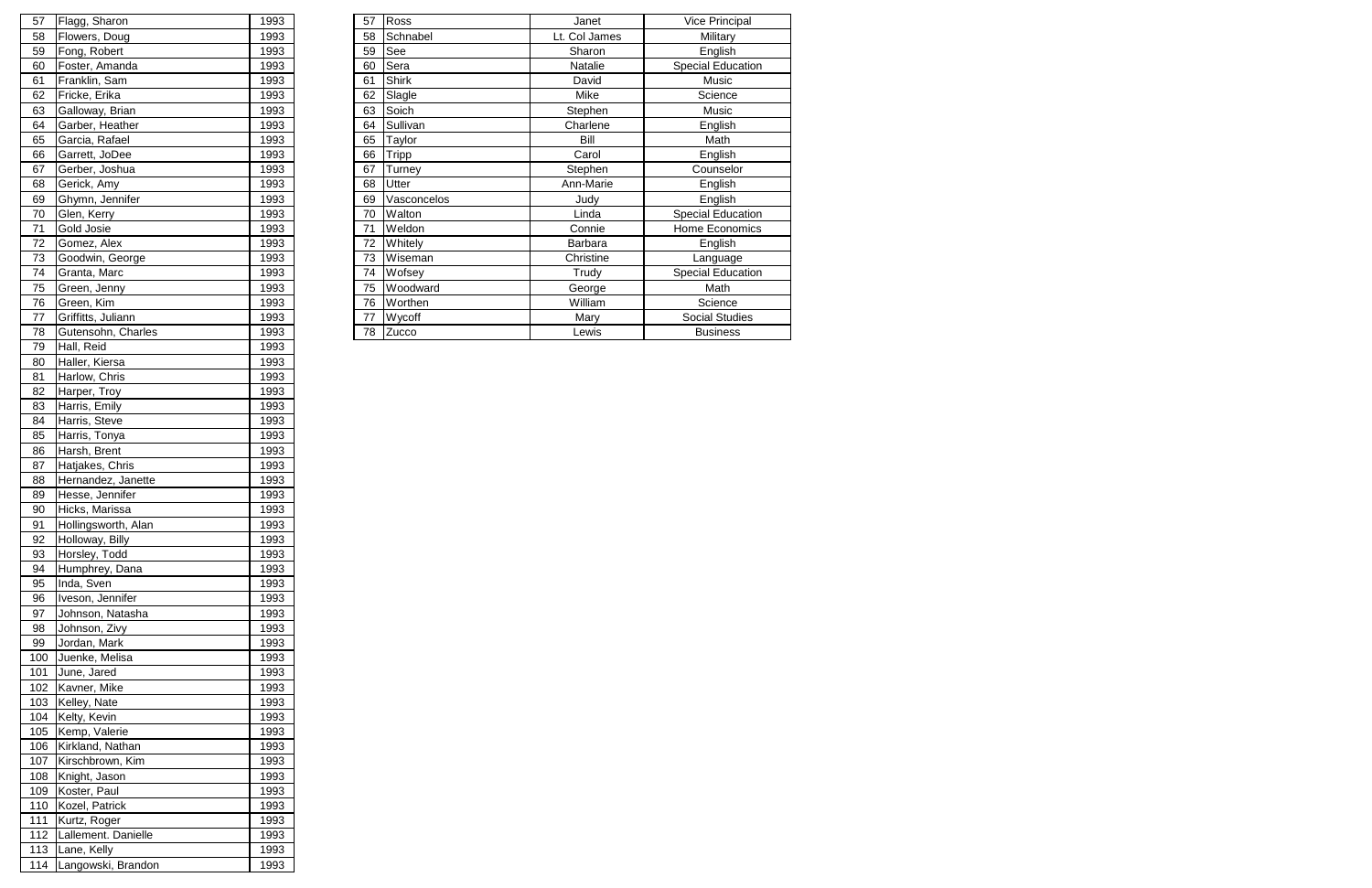| 115        | Laux, Cody          | 1993        |
|------------|---------------------|-------------|
| 116        | Leano, Sandra       | 1993        |
| 117        | Lear, Shawn         | 1993        |
| 118        | Lee, Lawrence       | 1993        |
| 119        | Leong, Mitchell     | 1993        |
| 120        | Leverty, Courtney   | 1993        |
| 121        | Levy, Alison        | 1993        |
| 122        | Lindwall, Jared     | 1993        |
| 123        | Livingston, Kevin   | 1993        |
| 124        | Lomas, Darrell      | 1993        |
| 125        | Ludlow, Aimee       | 1993        |
| 126        | Lynn, Quinten       | 1993        |
| 127        | MacDonald, Mathew   | 1993        |
| 128        | Makey, Meggan       | 1993        |
| 129        | Martin, Grey        | 1993        |
| 130        | Maule, Michael      | 1993        |
| 131        | Mayhall, Marcus     | 1993        |
| 132        | Mayville, Alecia    | 1993        |
| 133        | McComas, Heather    | 1993        |
| 134        | McCormick, Michelle | 1993        |
| 135        | McDonald, Michael   | 1993        |
|            |                     |             |
| 136        | McFarland, Brad     | 1993        |
| 137        | McKenzie, Brien     | 1993        |
| 138        | McKinnon, Tiffiny   | 1993        |
| 139        | McLoughlin, Shane   | 1993        |
| 140        | Meaders, Casey      | 1993        |
| 141        | Menahem, Daniel     | 1993        |
| 142        | Modesto, Daniel     | 1993        |
| 143        | Moore, Ashley       | 1993        |
| 144        | Morag, Keren        | 1993        |
| 145        | Morgan, Taylor      | 1993        |
| 146        | Morse, Anthony      | 1993        |
| 147        | Muntz, Kurtis       | 1993        |
| <u>148</u> | Murphy, Robert      | <u>1993</u> |
| 149        | Nass, Nathalie      | 1993        |
| 150        | Nelson, Kristine    | 1993        |
| 151        | Newman, Courtney    | 1993        |
| 152        | Nugent, Jordan      | 1993        |
| 153        | Oakes, Jason        | 1993        |
| 154        | Oliveira, Brent     | 1993        |
| 155        | O'Neil, Ben         | 1993        |
| 156        | Orton, David        | 1993        |
| 157        | Owen, Sharon        | 1993        |
| 158        | Paganetti, Candace  | 1993        |
| 159        | Pahler, Jennifer    | 1993        |
| 160        | Parker, Chad        | 1993        |
| 161        | Parks, Heather      | 1993        |
| 162        | Parson, Danielle    | 1993        |
| 163        | Pedigo, Jessica     | 1993        |
| 164        | Pena, Liliana       | 1993        |
| 165        | Petersen, Carly     | 1993        |
| 166        | Pettinari, Paige    | 1993        |
| 167        | Pincolini, Amy      | 1993        |
| 168        | Porras, Danil       | 1993        |
| 169        | Prokop, Tara        | 1993        |
| 170        | Pyatov, Diana       | 1993        |
| 171        | Raffealli, Lydia    | 1993        |
| 172        | Ramos, Warren       | 1993        |
|            |                     |             |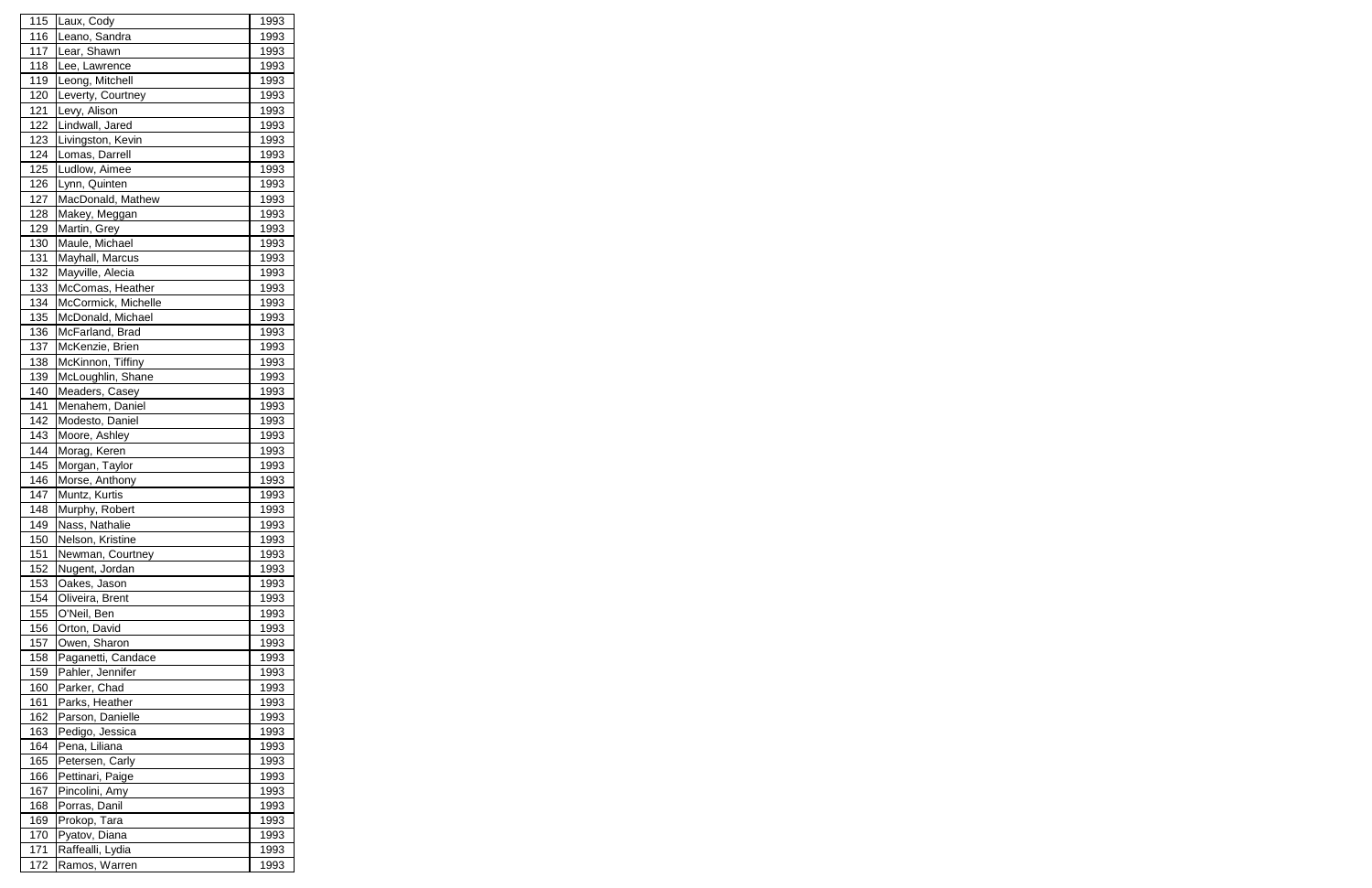| 173 | Rasul, Rubina        | 1993        |
|-----|----------------------|-------------|
| 174 | Reed, William        | 1993        |
| 175 | Reese, Taylor        | 1993        |
| 176 | Reginato, Carla      | 1993        |
| 177 | Reich, Dawn          | 1993        |
| 178 | Reloj, Arthur        | 1993        |
| 179 | Reno, Hans           | 1993        |
| 180 | Ress, Ryan           | 1993        |
| 181 | Reviglio, Tony       | 1993        |
| 182 | Rice, Joanna         | 1993        |
| 183 | Riley, Shannon       | 1993        |
| 184 | Roberts, Shawn       | 1993        |
| 185 | Robertson, Ed        | 1993        |
| 186 | Rodriguez, Jared     | 1993        |
| 187 | Rosal, Jorge         | 1993        |
| 188 | Rothstein, Jason     | 1993        |
| 189 | Sanguinetti, Amy     | 1993        |
| 190 | Sawyer, Suzanne      | 1993        |
| 191 | Schneider, Tobin     | 1993        |
| 192 | Schuller, Kelly      | 1993        |
| 193 | Sevcsik, Ann-Marie   | 1993        |
|     |                      | 1993        |
| 194 | Shaver, Eric         |             |
| 195 | Siewert, Amanda      | 1993        |
| 196 | Simon, John          | 1993        |
| 197 | Simonian, Robert     | 1993        |
| 198 | Simpson, Andrew      | 1993        |
| 199 | Sloane, Scott        | 1993        |
| 200 | Smith, Christopher   | 1993        |
| 201 | Smith, Lucinda       | 1993        |
| 202 | Smith, Michael       | 1993        |
| 203 | Smith, Stephen       | 1993        |
| 204 | Solaro, Kathryn      | 1993        |
| 205 | Soumbeniotis, Elene' | 1993        |
| 206 | Spinelli, Tony       | <u>1993</u> |
| 207 | Stefu, Nora          | 1993        |
| 208 | Stilwell, Carrie     | 1993        |
| 209 | Stinchfield, Shannon | 1993        |
| 210 | Strandberg, James    | 1993        |
| 211 | Sutherland, James    | 1993        |
| 212 | Sutton, Hanna        | 1993        |
| 213 | Thomas, Kristen      | 1993        |
| 214 | Tidd, Andrea         | 1993        |
| 215 | Todd, Sara           | 1993        |
| 216 | Trimmer, Jennifer    | 1993        |
| 217 | Tucker, Hill         | 1993        |
| 218 | Uaine, Lisia         | 1993        |
| 219 | Umana, Alex          | 1993        |
| 220 | VanHouck, Jason      | 1993        |
| 221 | Vega, Camille        | 1993        |
| 222 | Villarreal, Katy     | 1993        |
| 223 | Voyde', Alicia       | 1993        |
| 224 | Vu, Nancy            | 1993        |
| 225 | Waddoups, Malynn     | 1993        |
| 226 | Wall, Monica         | 1993        |
| 227 | Weese, Scott         | 1993        |
| 228 | Williams, Charolette | 1993        |
| 229 | Wilson, Craig        | 1993        |
| 230 | Wise, Alissa         | 1993        |